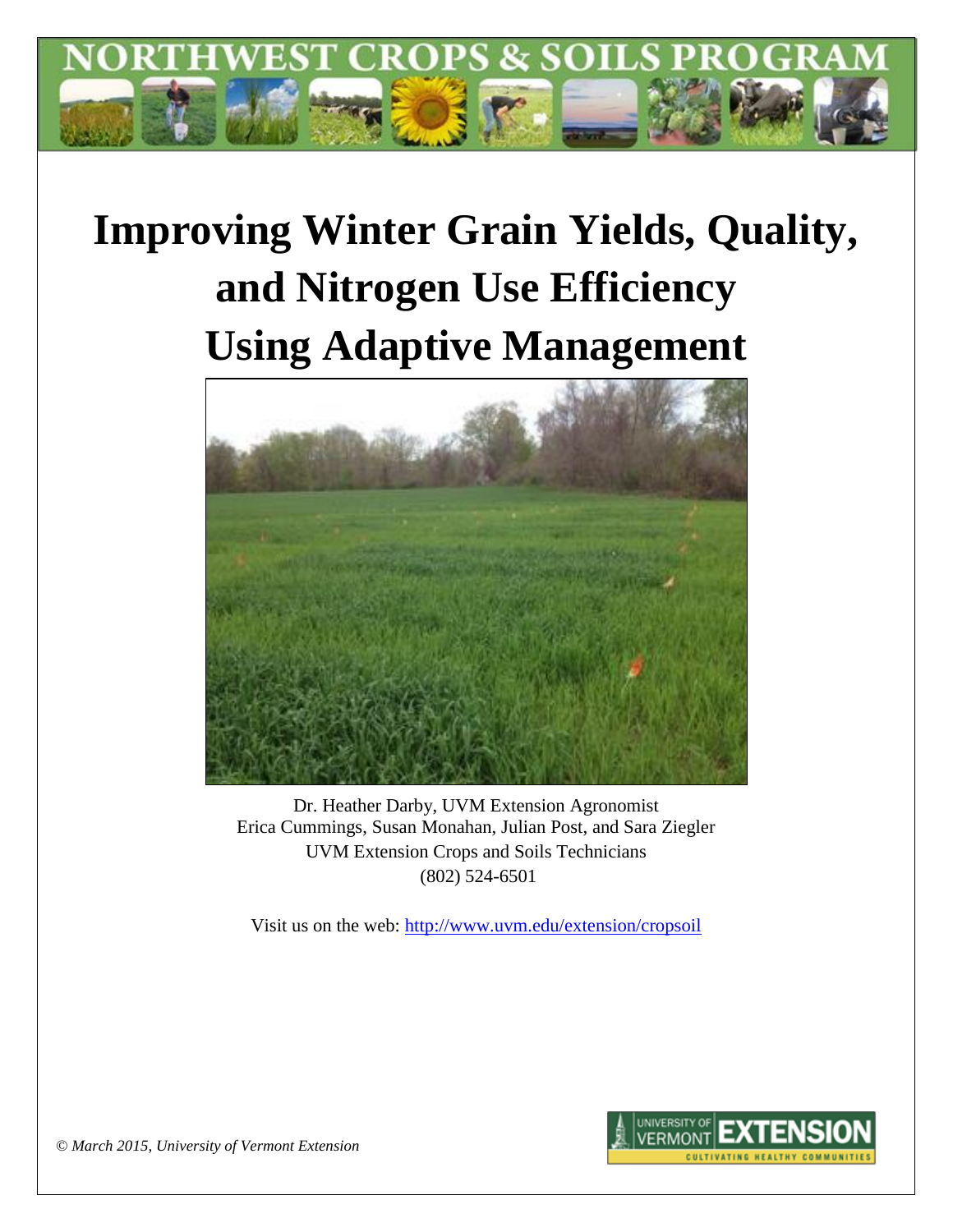#### **IMPROVING WINTER GRAIN YIELDS, QUALITY, AND NITROGEN USE EFFICIENCY USING ADAPTIVE MANAGEMENT**

Dr. Heather Darby, University of Vermont Extension [heather.darby\[at\]uvm.edu](mailto:heather.darby@uvm.edu)

Small grains have gained importance in New England agriculture over the last decade due to expanding demand for local sources for food and feed. Growers are particularly interested in grains that are planted in the fall (winter wheat, spelt, triticale, rye) because they provide numerous rotational benefits, produce high yields, scavenge residual soil nitrogen (N), and protect the soil from winter erosion. Recent grower surveys indicate that N fertility management is a key production challenge for winter grains, which involves providing enough N at the right times to optimize yields and, in the case of bread wheat, grain protein. Readily available N applied at planting is subject to over winter losses via leaching and volatilization; and mineralization of organic N sources is difficult to predict and lags behind crop demand in the early spring. The goal of this project is to develop an adaptive N management strategy to improve N-use efficiency, reduce environmental N losses, and increase revenue for winter grain production. The adaptive N procedure uses early season tiller counts to determine N needs of the wheat crop. This approach is used successfully in other humid regions of the U.S. and has shown promise in local preliminary trials. On-farm trials are being conducted to develop this new N management tool for New England grain farmers. Therefore, in April 2014, the University of Vermont Extension-Northwest Crop and Soils Program established an on-farm trial at Four Star Farms in Northfield, MA.

## **MATERIALS AND METHODS**

The seedbeds in Northfield were prepared by conventional tillage methods. All plots were managed with practices outlined in Table 1. The plots were seeded with a Great Plains, 7.5 inch spacing double disc opener 7 foot grain drill. The trial was seeded with the hard red winter wheat (var 'Zorro') on 24-Sep 2013 at a seeding rate of 120lbs ac<sup>-1</sup>. One week after planting the plots were fertilized at a rate of 200 lbs ac-1 with 19-19-19.

| Trial Information                   | Winter Wheat and Spelt    |
|-------------------------------------|---------------------------|
| Location                            | <b>Four Star Farms</b>    |
|                                     | Northfield, MA            |
| Soil type                           | Hadley silt loam          |
| <b>Tillage operations</b>           | Moldboard plow and harrow |
| Row spacing (in.)                   | 7.5                       |
| Seeding rate (lbs $ac^{-1}$ )       | 120                       |
| <b>Variety</b>                      | Zorro                     |
| <b>Replicates</b>                   | 3                         |
| Fall fertilization (lbs $ac^{-1}$ ) | 200 (19-19-19)            |
| <b>Planting date</b>                | 24-Sep 2013               |
| Trial Establishment                 | 23-Apr 2014               |
| GS25 fertilization date             | 23-Apr 2014               |
| <b>GS30 fertilization date</b>      | 14-May 2014               |
| Harvest date                        | 31-Jul 2014               |
| Harvest area (ft.)                  | 5 x 20                    |

#### **Table 1. General plot management of the 2014 winter wheat and spelt on-farm N management trials, Northfield, MA.**

The experimental design was a randomized complete block design with ten treatments replicated 3 times (Table 2). Ammonium sulfate (24-0-0) was used as the soluble nitrogen source. These N topdress treatments were applied at spring green-up (GS25), prestem extension (GS30), or at both these growth stages. On 23-Apr 2014 the GS25 amendments were applied, and on 14-May 2014 the GS30 treatments were applied. At the time of the applications, plots were amended with potash (0-0-62) and ammonium phosphate (11-52-0) to match the fertilization plan used by the farm. In addition, sulfur (90%) was added to the control plots account for the sulfur added to the plots in the ammonium sulfate.

Plots were sampled for plant nitrogen concentration prior to N applications and at key developmental stages until the wheat reached physiological maturity. Plant samples were

taken to determine total nitrogen concentration by combustion analysis. The tissue samples consisted of 8 rows of wheat top growth, and 6 inches in length selected randomly within each plot. Samples were put into clean paper bags, kept cool,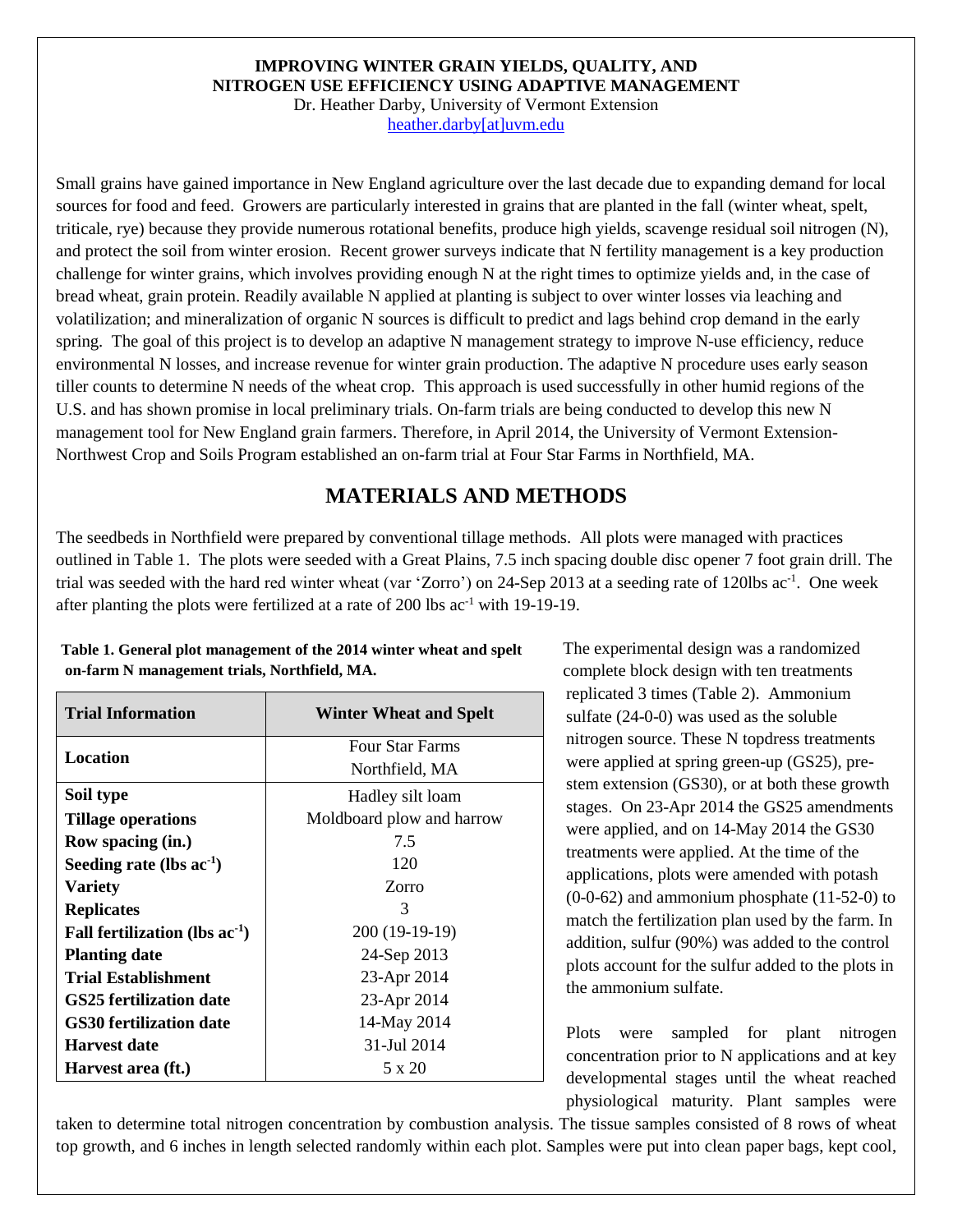and transported directly to the UVM Horticultural Research Farm where samples were placed in a dryer. Once dried, plant

samples were weighed and ground in a Wiley Laboratory Mill, Standard Model No.3. Samples were then sent to the UVM Agricultural and Environmental Testing Laboratory for analysis.

On 23-Apr, the numbers of tillers were counted in three 12-inch segments randomly selected within each plot in order to determine tiller density (tillers per square foot).

On 9-Jul, after the wheat had reached physiological maturity and was in the process of drying down, the number of spikes was counted from a plant biomass sampling of 4 randomly selected 12-inch segments per plot.

Prior to harvest the plant heights were measured, excluding awns, percent lodging and the severity of lodging was recorded based on a visual rating with a

| amendments and total amount of N applied, Northfield, MA. |                                    |                                        |                           |  |  |  |
|-----------------------------------------------------------|------------------------------------|----------------------------------------|---------------------------|--|--|--|
| <b>Treatments</b>                                         | <b>Spring</b><br>greenup<br>(GS25) | <b>Pre-stem</b><br>extension<br>(GS30) | <b>Total N</b><br>applied |  |  |  |
|                                                           | $lbs$ $ac^{-1}$                    | $lbs$ $ac^{-1}$                        | $lbs$ ac <sup>-1</sup>    |  |  |  |
|                                                           |                                    |                                        |                           |  |  |  |
| 2                                                         |                                    | 30                                     | 30                        |  |  |  |
| 3                                                         |                                    | 60                                     | 60                        |  |  |  |
|                                                           |                                    | 90                                     | 90                        |  |  |  |
|                                                           | 30                                 | 90                                     | 120                       |  |  |  |

**Table 2. Application rates and timings of nitrogen** 

| ∠  | v  | $50^{\circ}$ | $\overline{\mathcal{L}}$ |
|----|----|--------------|--------------------------|
| 3  |    | 60           | 60                       |
|    |    | 90           | 90                       |
|    | 30 | 90           | 120                      |
|    | 30 |              | 30                       |
|    | 30 | 30           | 60                       |
|    | 30 | 60           | 90                       |
|    | 60 |              | 60                       |
| 10 | 90 |              | 90                       |

 $0 - 5$  scale, where 0 indicates no lodging and 5 indicates severe lodging and a complete crop loss. Plots were harvested with an Almaco SPC50 plot combine on 31-Jul 2014; the harvest area was 5' x 20'. At the time of harvest, grain moisture, test weight, and plot yields were measured.

Following harvest, seed was cleaned with a small Clipper cleaner (A.T. Ferrell, Bluffton, IN). An approximate one pound subsample was collected to determine quality. Quality measurements included standard testing parameters used by commercial mills. Test weight was measured by the weighing of a known volume of grain. Generally the heavier the wheat is per bushel, the higher baking quality. The acceptable test weight for bread wheat is 56-60 lbs per bushel. Once test weight was determined, the samples were then ground into flour using the Perten LM3100 Laboratory Mill and the resulting flour was evaluated for its protein content using the Perten Inframatic 8600 Flour Analyzer. Grain protein affects gluten strength and loaf volume. Most commercial mills target 12-15% protein.

All data was analyzed using a mixed model analysis where replicates were considered random effects. The Least Significant Difference (LSD) procedure was used to separate cultivar means when the F-test was significant ( $P < 0.10$ ). There were significant differences among the two locations for most parameters, and therefore data from each location is reported independently.

Variations in yield and quality can occur because of variations in genetics, soil, weather, and other growing conditions. Statistical analysis makes it possible to determine whether a difference among varieties is real or whether it might have occurred due to other variations in the field. At the bottom of each table a LSD value is presented for each variable (e.g. yield). Least Significant Differences (LSD) at the 10% level of probability are shown. Where the difference between two varieties within a column is equal to or greater than the LSD value at the bottom of the column, you can be sure in 9 out of 10 chances that there is a real difference between the two varieties. Wheat varieties that were not significantly lower in

performance than the highest variety in a particular column are indicated with an asterisk. In the following example, variety A is significantly different from variety C but not from variety B. The difference between A and B is equal to 725 which is less than the LSD value of 889. This means that these varieties did not differ in yield. The difference between A and C is equal to 1454 which is greater than the LSD value of 889. This means that the yields of these varieties were

significantly different from one another. The asterisk indicates that variety B was not significantly lower than the top yielding variety.

| Variety | Yield |
|---------|-------|
| A       | 3161  |
| B       | 3886* |
| €       | 4615* |
| LSD     | 889   |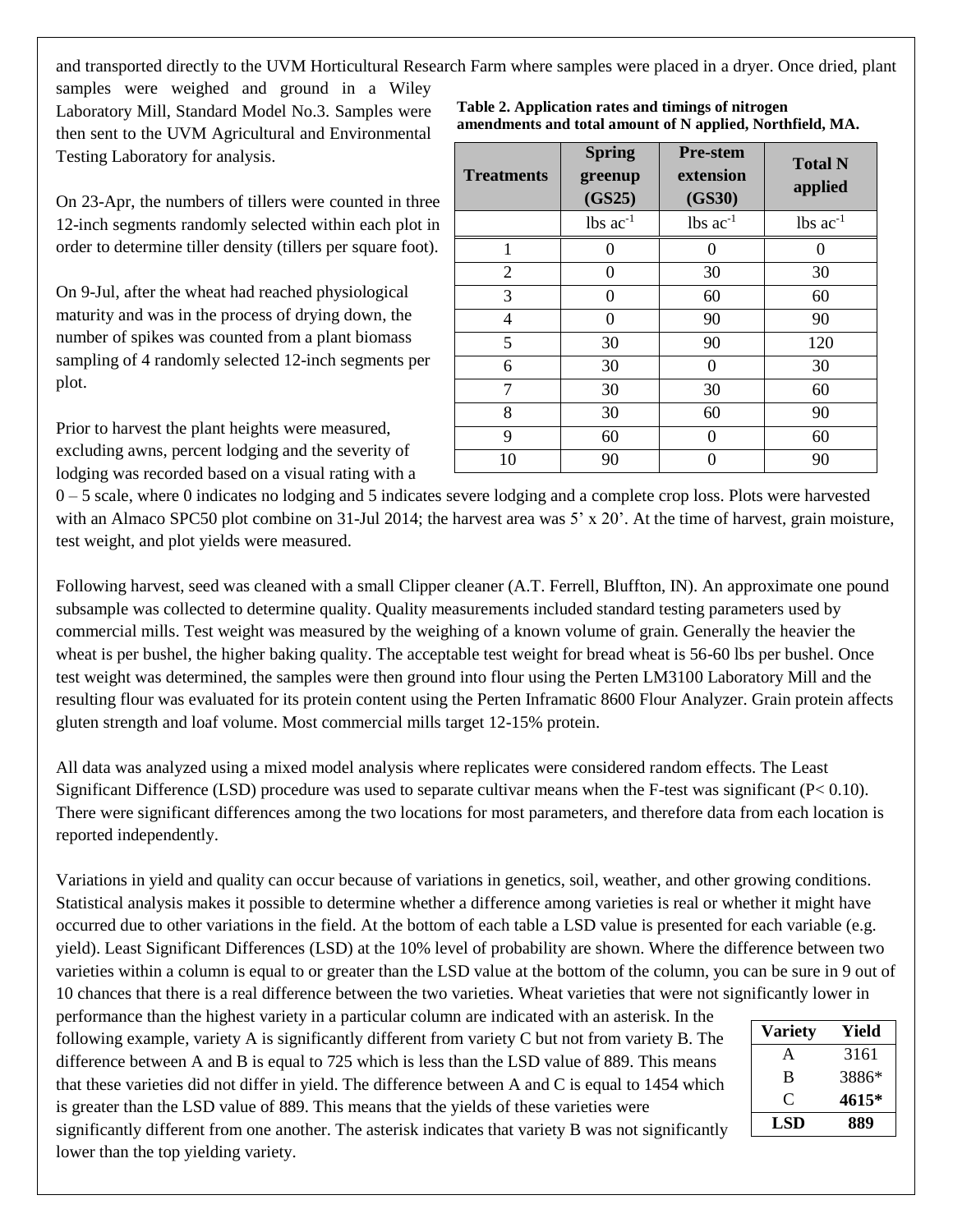# **RESULTS**

Seasonal precipitation and temperature recorded at weather stations in close proximity to the 2013 and 2014 site is shown in Table 3. The growing season this year was marked by lower than normal temperatures in November and April and higher than normal rainfall in May, June, and July. There was an accumulation of 4923 Growing Degree Days (GDDs), which is 5 GDDs above the 30 year average.

| <b>Greenfield, MA</b>               | $Sep-13$ | $Oct-13$ | $Nov-13$ | Apr-14  | $May-14$ | $Jun-14$ | $Jul-14$ |
|-------------------------------------|----------|----------|----------|---------|----------|----------|----------|
| Average temperature $({}^{\circ}F)$ | 60.3     | 50.7     | 36.5     | 45.6    | 56.7     | 65.6     | 69.8     |
| Departure from normal               | 0.10     | 1.90     | $-2.80$  | $-0.60$ | 0.50     | 0.20     | 0.50     |
|                                     |          |          |          |         |          |          |          |
| Precipitation (inches)              | 4.31     | 2.24     | 4.19     | 3.29    | 4.93     | 5.82     | 7.55     |
| Departure from normal               | 0.10     | $-2.42$  | 0.15     | $-1.24$ | 0.87     | 1.59     | 3.24     |
|                                     |          |          |          |         |          |          |          |
| Growing Degree Days (base 32°F)     | 849      | 581      | 137      | 407     | 767      | 1010     | 1172     |
| Departure from normal               | 4.50     | 60.5     | $-82.5$  | $-19.5$ | 17.1     | 7.50     | 17.1     |

#### **Table 3. 2013 and 2014 temperature and precipitation summary for Four Star Farms.**

Based on National Weather Service data from cooperative observation stations in Greenfield, MA. Historical averages are for 30 years of NOAA data (1981-2010) from Greenfield, MA.

Data taken from Tully Lake, MA when Greenfield data was not available.

#### *Soil & Plant Nitrogen***:**

Soil and plant biomass nitrogen analysis have yet to be completed. The samples are currently at the lab and data will be completed by the termination of this project.

#### *Hard Red Winter Wheat:*

There were significant differences in the number of spikes, plant height, lodging, and lodging severity between treatments (Table 4). Spike counts were highest when over 60 lbs of N were applied at GS25, GS30 or with split applications (Table 4, Figure 1). The lowest spike counts were exhibited when no fertilizer was applied.

| Table 4. The impact of N topdress treatments on winter wheat tiller and spike counts, plant height, |  |  |
|-----------------------------------------------------------------------------------------------------|--|--|
| and lodging, Northfield, MA.                                                                        |  |  |

| <b>Treatments</b> | Time of<br><b>Application</b> | <b>Total N</b><br>applied | <b>Spike</b><br>counts | <b>Plant</b><br>height | <b>Lodging</b> | <b>Severity</b> |
|-------------------|-------------------------------|---------------------------|------------------------|------------------------|----------------|-----------------|
|                   |                               | $lbs$ ac <sup>-1</sup>    | ft <sup>2</sup>        | cm                     | %              | $0 - 5$         |
| Control           | None                          | $\Omega$                  | 29                     | 85.4                   | $0.00*$        | $0.00*$         |
| $0 - 30$          | <b>GS30</b>                   | 30                        | 37                     | 96.4                   | $0.00*$        | $0.00*$         |
| $0 - 60$          | GS30                          | 60                        | $42*$                  | 99.2                   | 46.7           | $2.00*$         |
| $0 - 90$          | <b>GS30</b>                   | 90                        | $44*$                  | $104*$                 | 60.0           | 3.67            |
| 30-90             | GS25 & GS30                   | 120                       | $41*$                  | $105*$                 | 81.7           | 3.67            |
| $30-0$            | GS25                          | 30                        | 36                     | $110*$                 | $38.3*$        | 2.33            |
| $30 - 30$         | GS25 & GS30                   | 60                        | $44*$                  | $108*$                 | 63.3           | 3.00            |
| $30 - 60$         | GS25 & GS30                   | 90                        | $44*$                  | $105*$                 | 76.7           | 3.67            |
| $60-0$            | <b>GS25</b>                   | 60                        | 48*                    | $108*$                 | 90.0           | 4.67            |
| $90-0$            | GS25                          | 90                        | $45*$                  | $107*$                 | 91.7           | 4.67            |
| LSD(0.1)          |                               |                           | 9                      | 9.41                   | 45.1           | 2.04            |
| Trial means       |                               |                           | 41                     | 103                    | 54.8           | 2.77            |

Values shown in **bold** are of the highest value or top performing.

\* Treatments that did not perform significantly lower than the top performing variety in a particular column are indicated with an asterisk.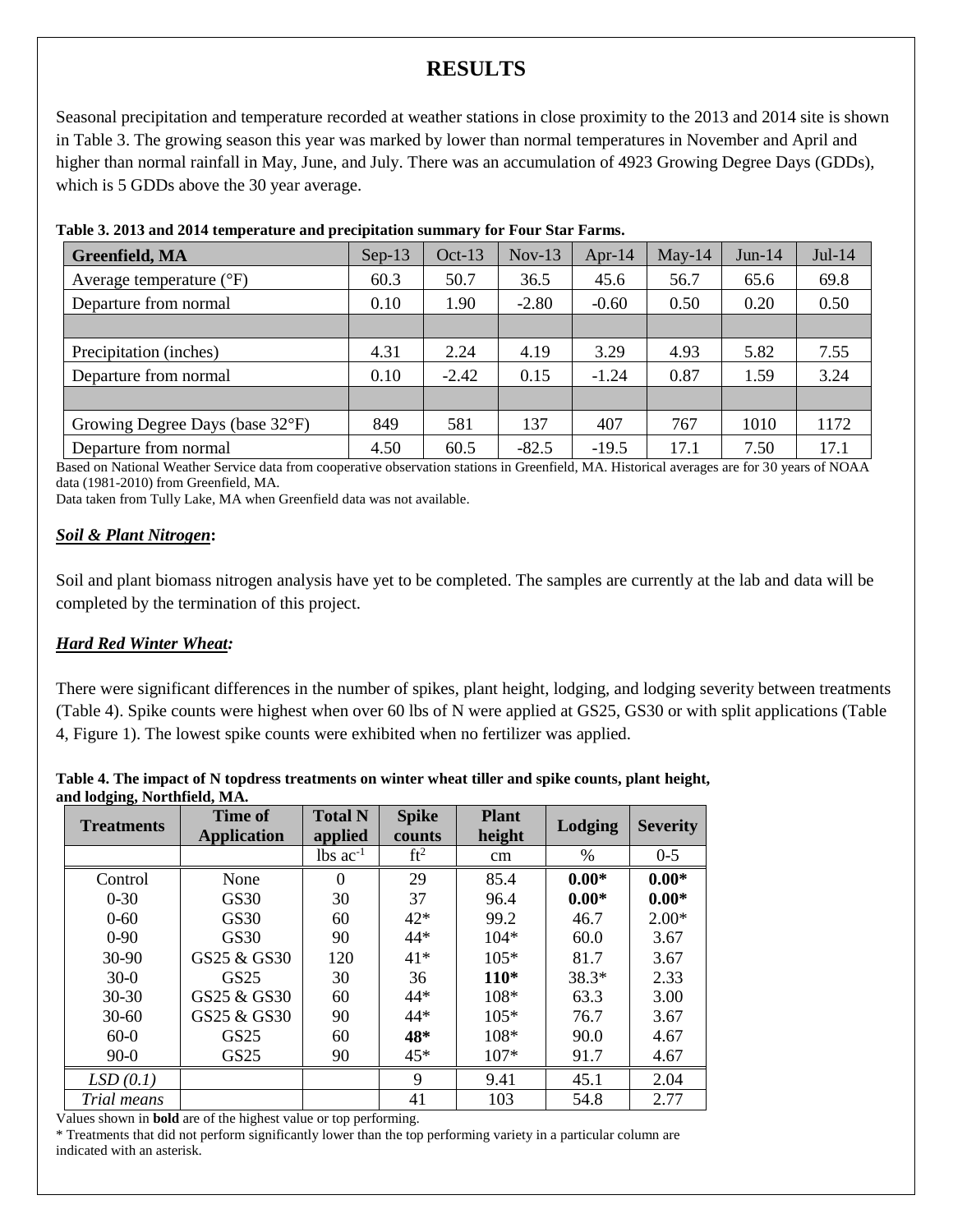Wheat was shortest when no N fertilizer was applied or GS30 applications at 30 and 60 lbs N per acre. Lodging was severe in all treatments that received over 30 lbs of N per acre (Figure 2). Ninety pounds of N applied at GS25 resulted in the highest percent of plant lodging (91.7%) and was the most severe (4.67).

| <b>Treatments</b> | Time of<br>application | <b>Total N</b><br>applied | <b>Yield</b><br>@ 13.5%<br>moisture | <b>Moisture</b> | <b>Test</b><br>weight  | <b>Crude</b><br>protein @<br>12%<br>moisture |
|-------------------|------------------------|---------------------------|-------------------------------------|-----------------|------------------------|----------------------------------------------|
|                   |                        | $lbs$ ac <sup>-1</sup>    | $lbs$ ac <sup>-1</sup>              | $\%$            | $lbs$ bu <sup>-1</sup> | $\%$                                         |
| Control           | None                   | $\Omega$                  | 1598                                | 18.0            | $51.0*$                | 10.4                                         |
| $0 - 30$          | GS30                   | 30                        | 2223                                | 18.0            | 49.8                   | 11.7                                         |
| $0 - 60$          | GS30                   | 60                        | 2541                                | 17.5            | 49.7                   | 11.4                                         |
| $0 - 90$          | GS30                   | 90                        | 3147*                               | 17.0            | 50.0                   | $12.7*$                                      |
| 30-90             | GS25 & GS30            | 120                       | $2775*$                             | 16.9            | 48.5                   | $13.6*$                                      |
| $30-0$            | GS25                   | 30                        | 2855*                               | 17.3            | $52.2*$                | 10.8                                         |
| $30 - 30$         | GS25 & GS30            | 60                        | 2920*                               | 17.4            | $51.0*$                | 12.5                                         |
| $30 - 60$         | GS25 & GS30            | 90                        | 2399                                | 17.2            | 48.2                   | $12.8*$                                      |
| $60-0$            | GS25                   | 60                        | $3054*$                             | $16.6*$         | $50.7*$                | 11.4                                         |
| $90-0$            | GS25                   | 90                        | 2963*                               | $15.7*$         | 49.0                   | $12.6*$                                      |
| LSD(0.1)          |                        |                           | 412                                 | 1.14            | 1.55                   | 1.01                                         |
| Trial means       |                        |                           | 2648                                | 17.2            | 50.0                   | 12.0                                         |

**Table 5. The results of fertility rate and application timing on hard red winter wheat harvest and quality.**

Values shown in **bold** are of the highest value or top performing.

\* Treatments that did not perform significantly lower than the top performing variety in a particular column are indicated with an asterisk.

The treatments differed significantly in yield, harvest moisture, test weight, and protein (Table 5; Figure 3). Adding nitrogen to the winter wheat at GS25, GS30, or both (split applications) increased yields significantly compared to the control. The highest yielding treatment was 90lbs of N applied at GS30 (3147 lbs ac<sup>-1</sup>). Statistically similar yields were obtained from the following treatments; 60lbs of N applied at GS25 (3054 lbs ac<sup>-1</sup>), 90lbs of N applied at GS25 (2963 lbs  $ac^{-1}$ ), 30lbs of N applied at both GS25 and GS30 (2920 lb  $ac^{-1}$ ), 30lbs of N applied at GS25 (2855 lbs  $ac^{-1}$ ), and the split application of 30lbs of N applied at GS25 and 90lbs of N applied at GS30 (2775 lbs ac<sup>-1</sup>).

All of the treatments had moistures above 14%, necessary for optimal grain storability, and therefore all treatments had to be dried down. The treatment with the highest test weight was 30lbs of N applied at GS25 (52.2 lbs bu<sup>-1</sup>). None of the treatments attained the optimal 56 to 60 lb bu<sup>-1</sup> test weight for wheat. The addition of nitrogen to winter wheat at GS25, GS30, or both (split applications) increased protein content compared to the unamended control. The treatment with the highest protein level was the split application of 30lbs GS25 and 90 lbs of N applied at GS30 (Table 5; Figure 3). Split applications or single applications where at least 90lbs of N were applied had the greatest impact on protein content. These treatments had protein levels that met industry standards of 12-15%.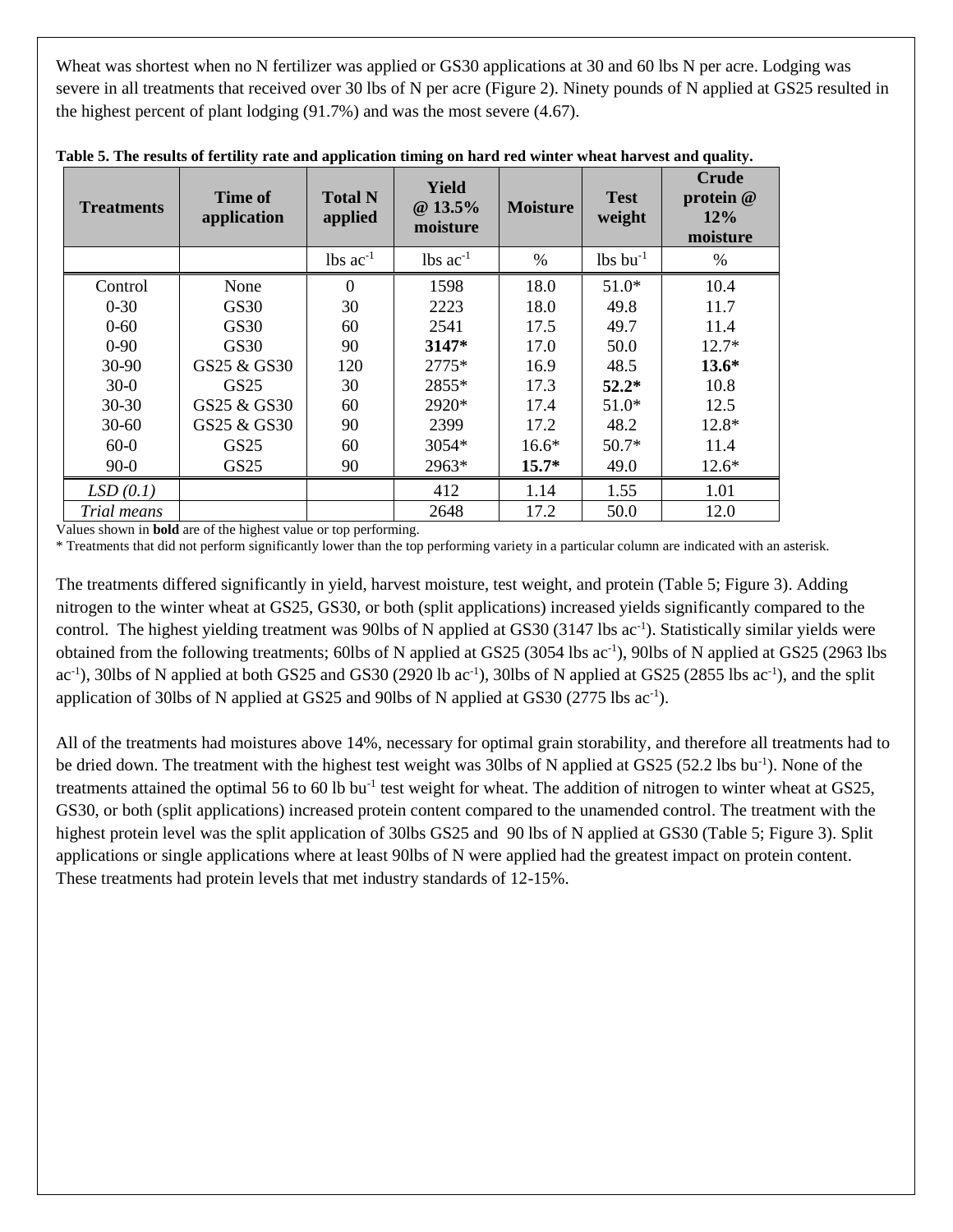

**Figure 1. Comparison of the impact of topdressing N at critical wheat developmental stages on yield and spike counts, Northfield, MA.**

Treatments with the same letter did not differ significantly.



**Figure 2. Comparison of the impact of topdressing N at critical wheat developmental stages on yield and percent lodging, Northfield, MA.** 

Treatments with the same letter did not differ significantly.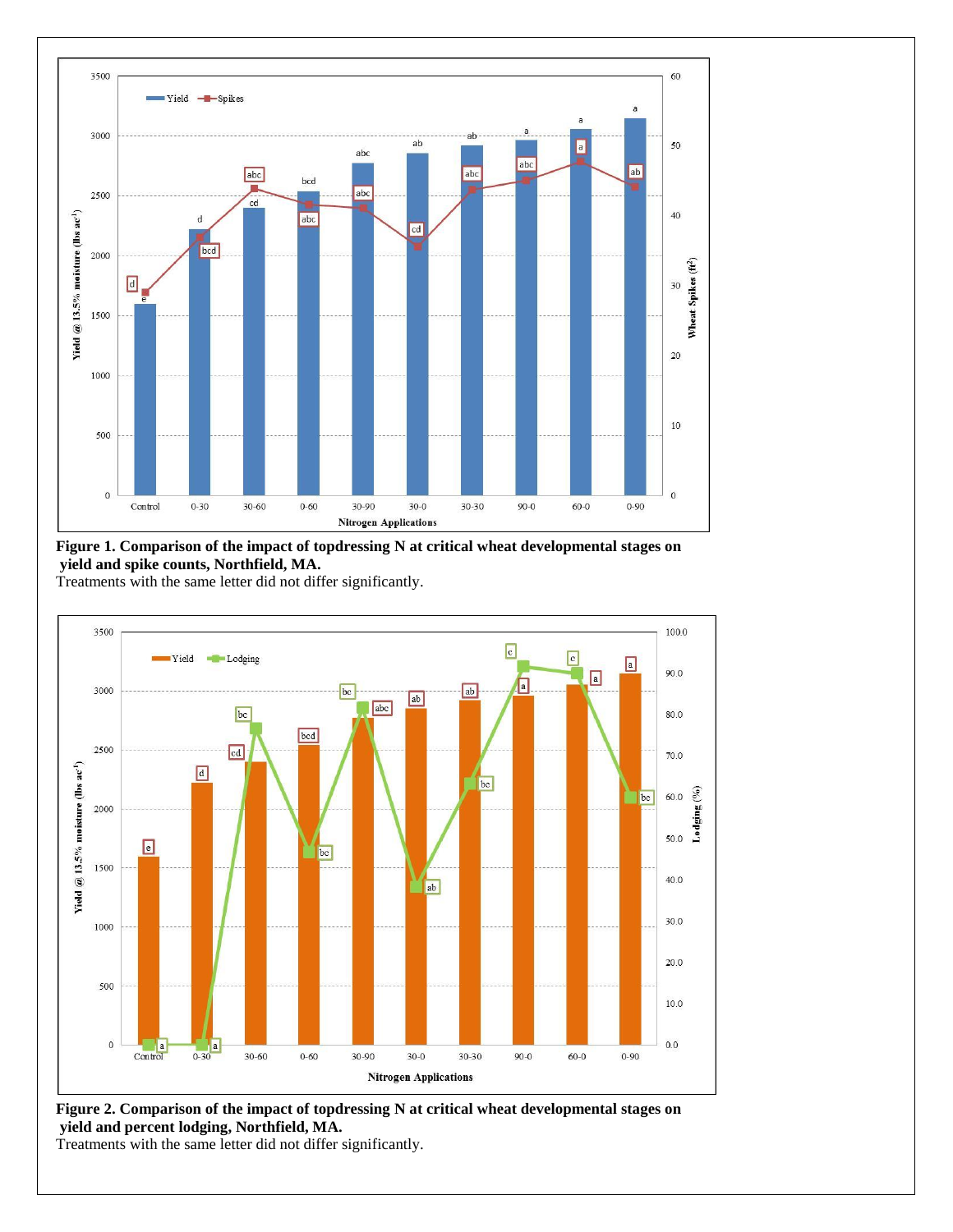

**Figure 3. Comparison of the impact of topdressing N at critical wheat developmental stages on yield and protein concentration, Northfield, MA.** 

Treatments with the same letter did not differ significantly.

### **DISCUSSION**

It's important to remember these results are from one year of data collection. The average winter wheat tiller count was 71 at Four Star Farms. Using the Virginia Coop Extension's N management tool, 40lbs of N is the recommended topdress at spring green-up (GS25) (Figure 4). However, this year's trial results indicate that adding 60lbs or more N had a greater impact on increasing grain yields.



**Figure 4. Nitrogen recommendation for the first application in a split based on tiller density. From "N Management for Winter Wheat: Principles and Recommendations," Virginia Coop Extension.**